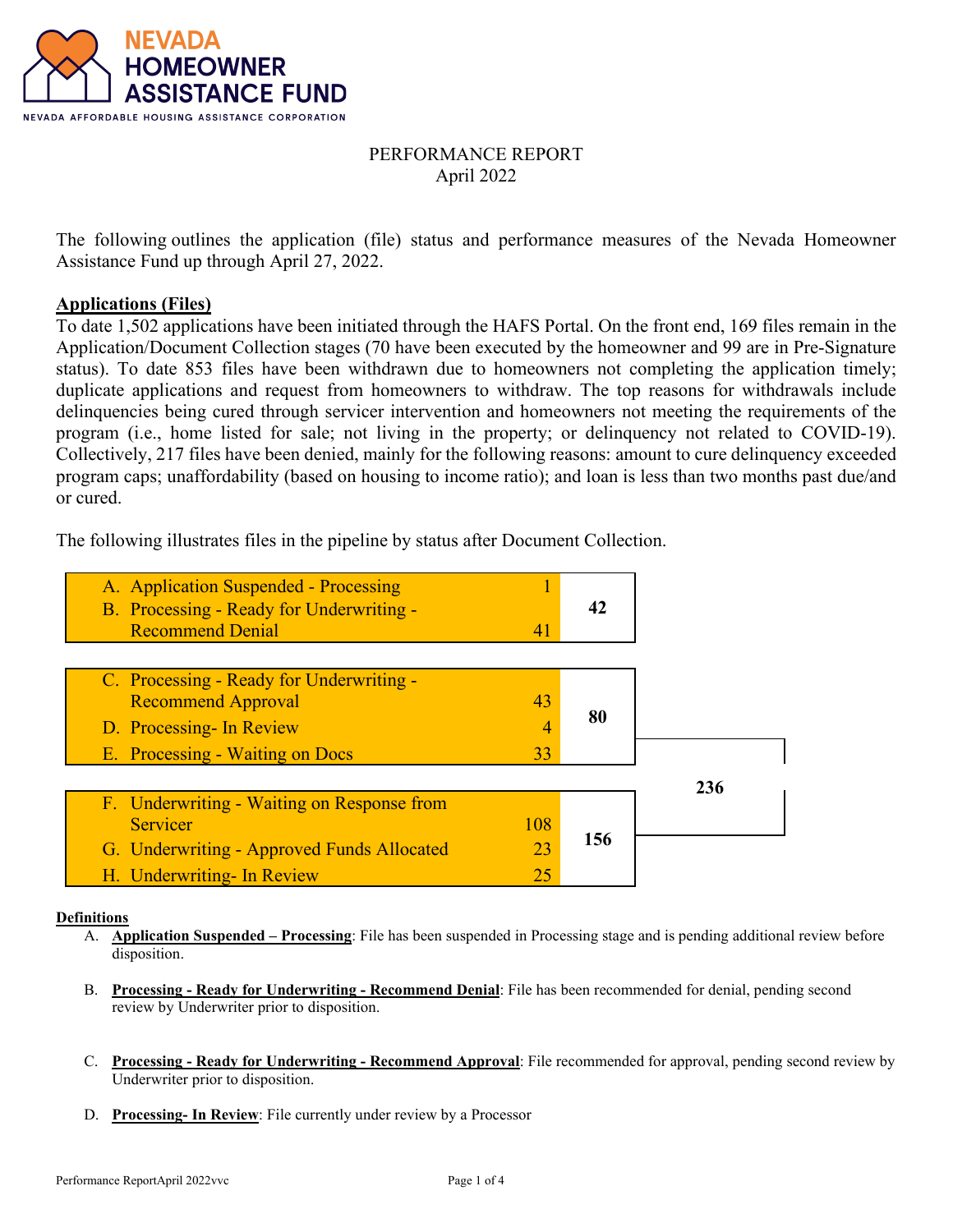

- E. **Processing Waiting on Docs**: File waiting on additionally requested document(s).
- F. **Underwriting Waiting on Response from Servicer:** File reviewed by Underwriter and waiting for a response from the servicer before disposition and/or funding.
- G. **Underwriting Approved Funds Allocated**: File approved, and funds have been allocated (23 files equates to \$451,682.11; average funding per homeowner is \$19,638.35).
- H. **Underwriting- In Review**: File under review by Underwriter prior to sending request for servicer records.

## **Fundings**

Closing documents have started to go out to homeowners and funding of files is expected to begin next week.

## **Performance Measures**

The following charts demonstrate key performance measures including race/ethnicity and age demographics, socially disadvantaged individuals (SDI), and median income.



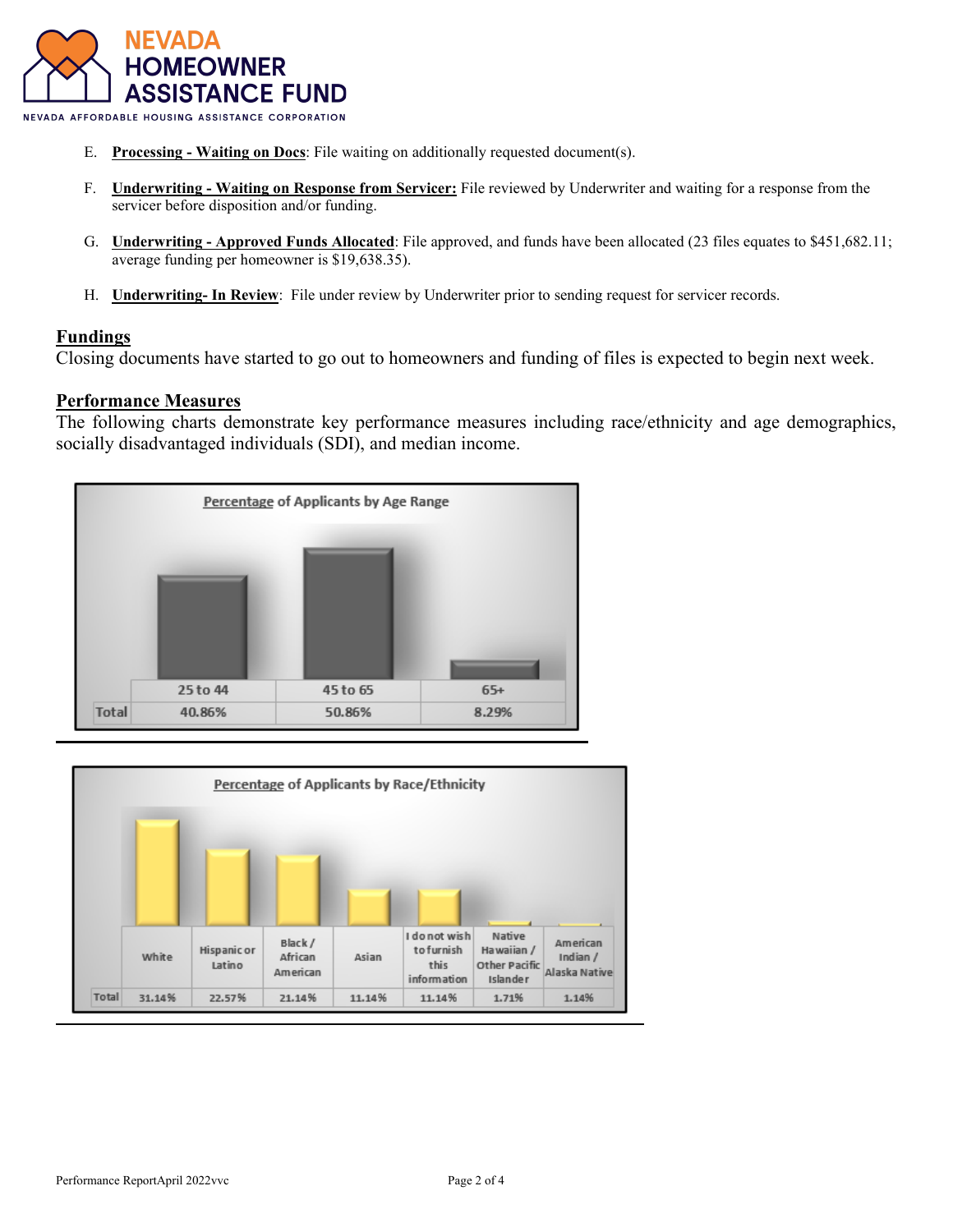







Performance ReportApril 2022vvc Page 3 of 4